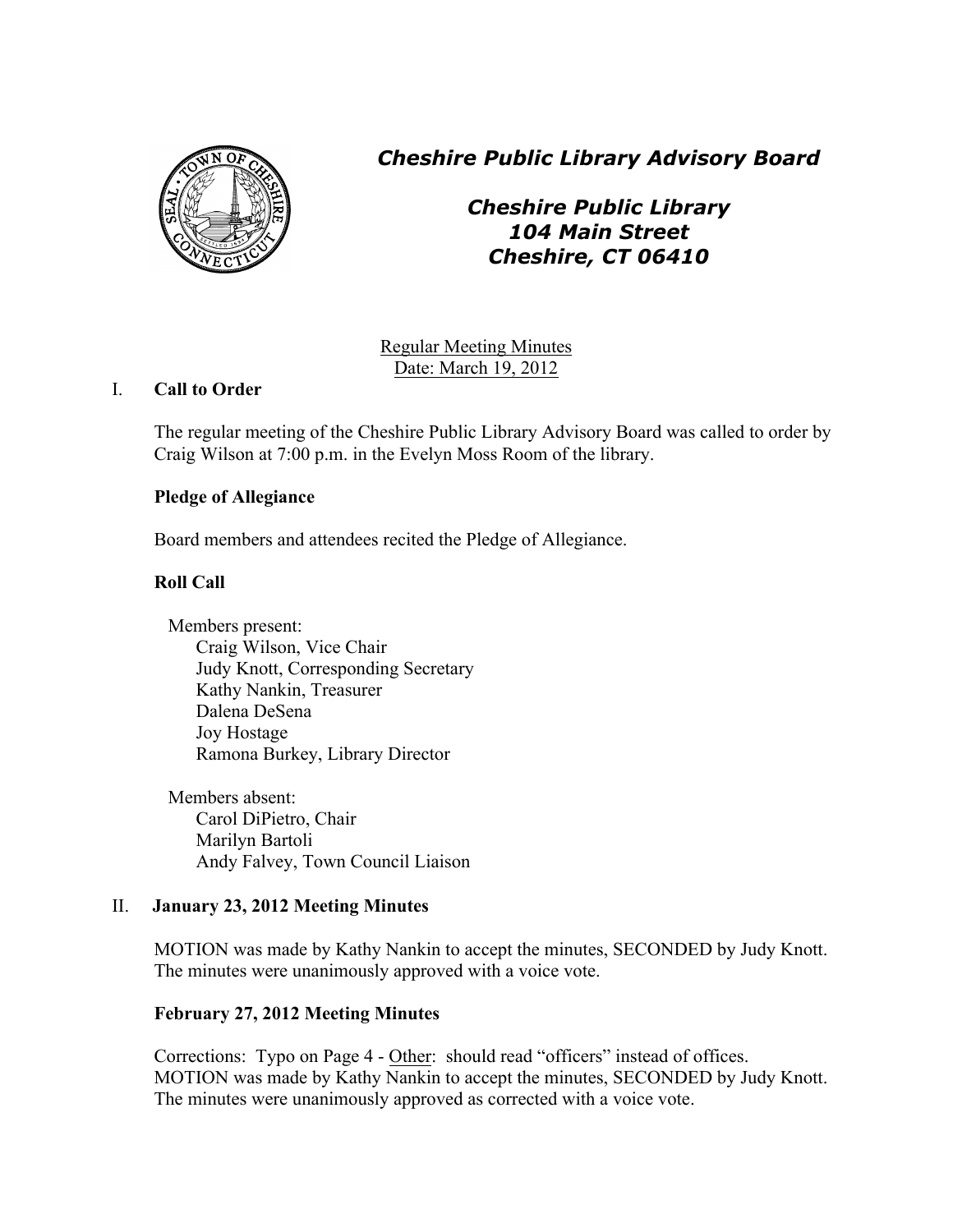## III. **Treasurer's Report**

Kathy Nankin reported the account balance to be \$1059.75.

## IV. **Reports of Committees**

## 1. School-Library Partnership

Judy Knott read the following report from Sue Hartley:

- Sue brought copies of the Friends' Information and Application brochure, and Cheshire Library brochures, to the Cheshire Chamber of Commerce for inclusion in welcome packets for Alliant Insurance, who is bringing 50 new families to Cheshire. Chamber President provided space in the display panel at Chamber. Sue filled spots with Friends brochures and Iconn information brochures. Sheldon also provided a lawn sign about the Home and Garden Expo for display in front of the Library.
- March 13 & 20: Stork Club visits to Library for stories and tour.
- Nursery schools and day cares are pleased with book deliveries. Sue is now including a teacher's calendar (highlighting historical people and events, and author birthdays) and related books in each book packet.
- The Children's department has been actively discarding materials. Old easy reader's were donated to the Yellow House program where older students mentor 1<sup>st</sup> graders with their reading skills. Paperback Nutmeg books were donated to Friend's book sale.
- Staff and volunteers helped complete the tagging of the children's books. Also have volunteers to help shift many of the books in the Children's section. Looking forward to new teen space and reconstruction of children's area.
- April children's programs: 4/16-Eric Nelson workshop on Rocks and Minerals. 4/17-Lynn Lewis (musician and singer) will be here with Elmo. 4/19-Edward Leonard with Family Drum Time. Tween programs: Nicole Dogat is attracting a lot of tweens with her "Gizmos, Gadgets and Goo" program, which will continue through the summer. Teen programs: Kelley Gile has a regular group for her Anime Club and Teen Games on Fridays.
- Meetings: 4/11-Every Child Learns to Read meeting in S. Windsor. 4/17-Sue and Louise LeClaire will meet with Deb Burns (Cheshire Public Schools Curriculum Coordinator) to learn more about leveled reading. The Library plans to adapt the labeling of our easy readers and preschool books more similar to elementary school collections.
- 2. Funding Resources (Mr. Wilson)

No report.

3. Strategic Plan (Mrs. Burkey)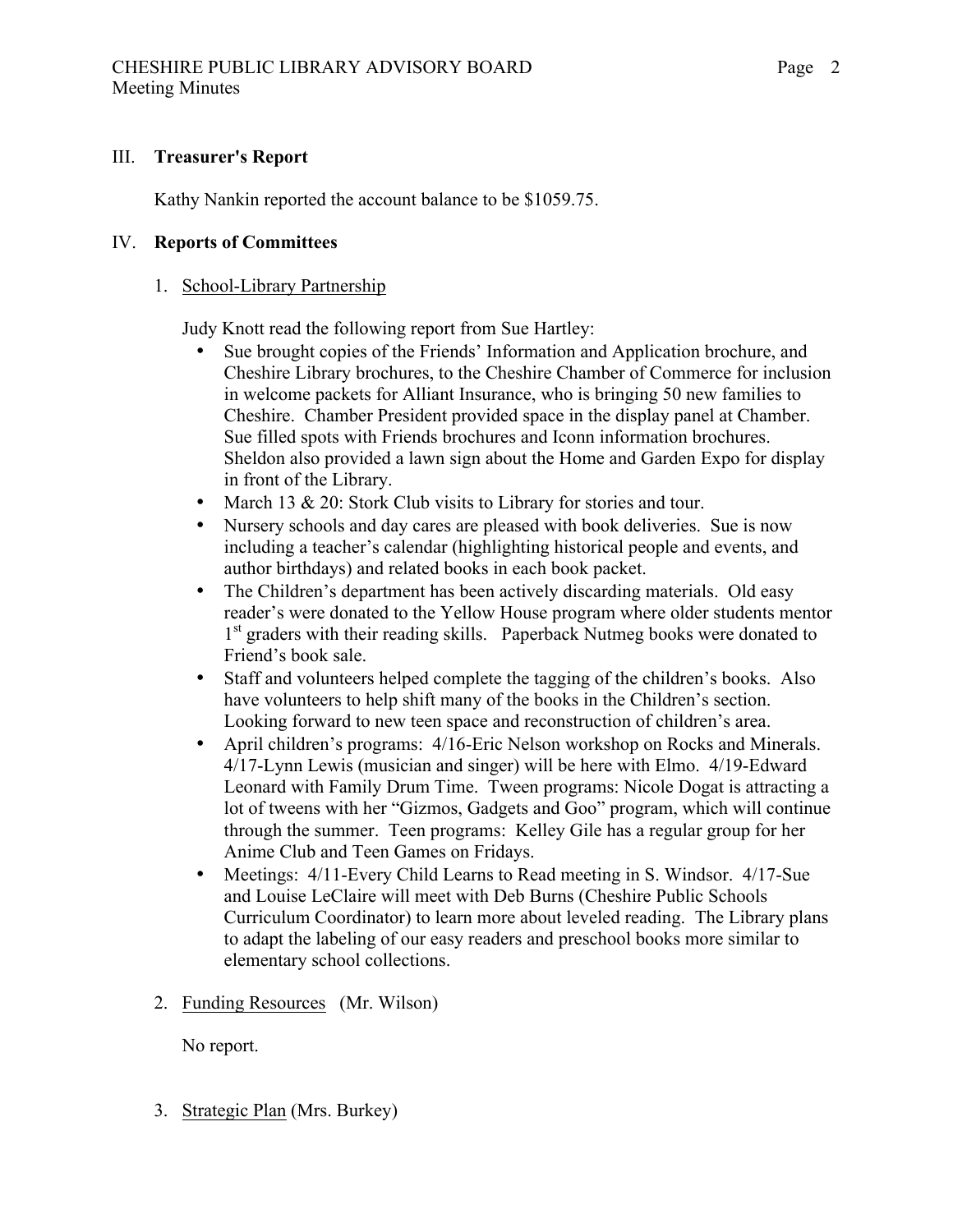- 26 community members (representing a wide array of people in the community) are serving on the Strategic Planning committee. Ms. Burkey electronically sent the first survey to those members. Received 8 responses. Shared those results with the Board.
- Mrs. Knott asked how previous strategic plans were done. Mrs. Burkey responded that in 2005, the first strategic plan was developed with community members and an outside facilitator. The current 3 year plan was developed by the Library Board. Because the "landscape" of library services has changed so much, the Library wanted community input for this plan.
- Mrs. Hostage reported that the CT State Library has a committee to work on the issue of cost of e-books for libraries. Mrs. Burkey is on that committee. They are having the CEO from Overdrive report on this issue.

## V. **Communications**

None.

## VI. **Report of the Vice-Chair –** Craig Wilson

Was asked to serve as Vice Chair and humbly accepted. Mrs. Hostage reported that she was sworn in today. Mrs. Nankin reported that nominating committee has selected a replacement for Mrs. Bartoli. Selection must go before Town Council for approval.

#### VII. **Report of the Library Director –** Ramona Burkey

See attached report.

#### **Technology**

Our collection is nearly 100% RFID-tagged. We will return the mobile conversion stations to 3M at the end of March. We tagged our entire collection in just over three months; this process has taken other libraries more than a year. Kudos to our dedicated staff and volunteers! As his Eagle Scout project, J. T. DeGennaro led a group of Boy Scouts to tag about 12,000 items (10% of collection).

We now offer text-message notification of available reserves, "almost-due" items, and overdue items. Stop by the checkout desk to sign up.

#### **Programs and Services**

February's circulation was 37,305 items, of which 597 (or 1.6%) were downloaded materials.

Don't miss these upcoming programs (see www.cheshirelibrary.org for more info and to register):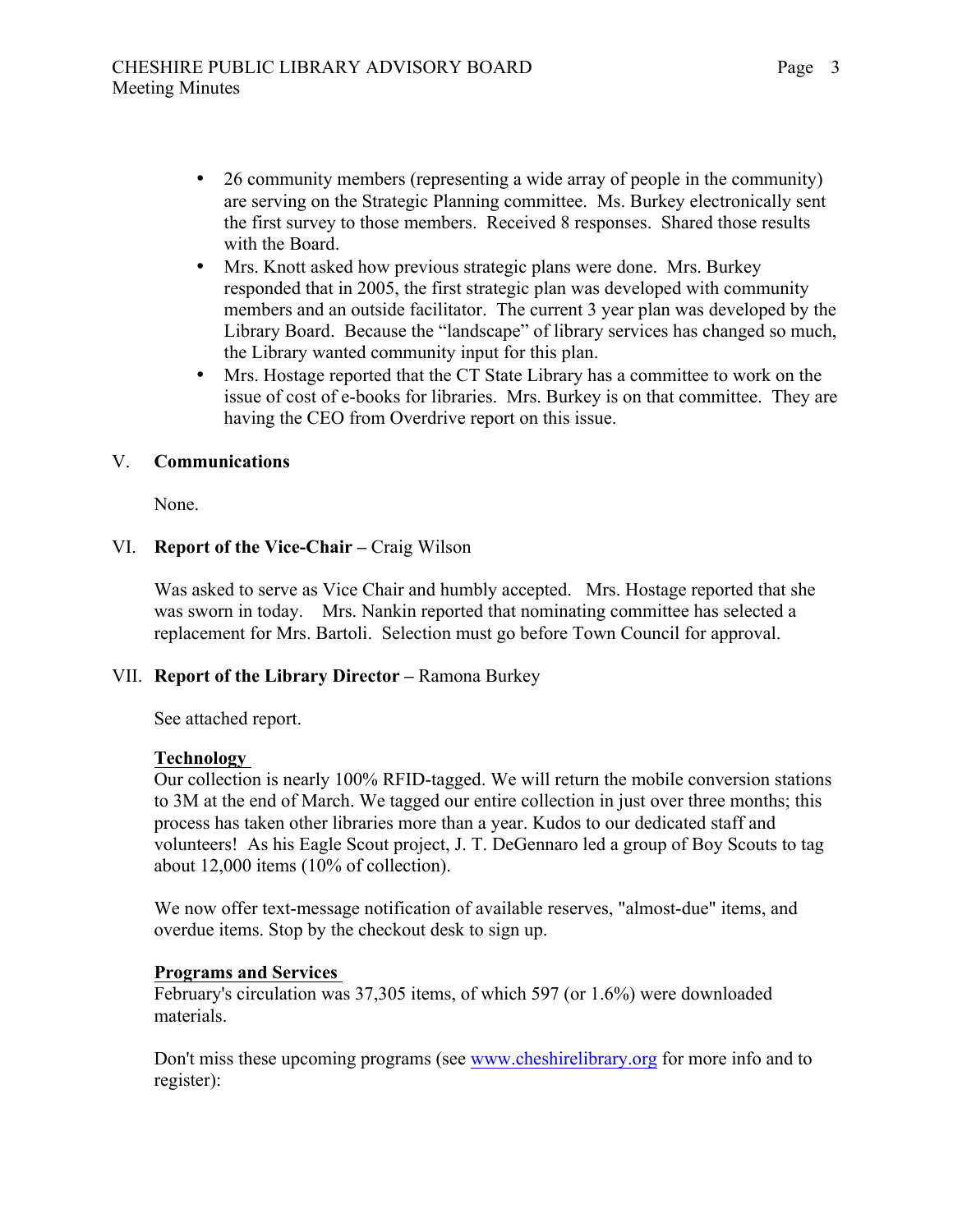- Cheshire Cats Classics Book Club: Wednesday 3/21 at 7:00 p.m. Little Women, by Louisa May Alcott. Wednesday, 4/11 at 7:00 p.m. - Uncle Tom's Cabin, by Harriet Beecher Stowe.
- "Who Says It's Just a Man's World? Women in Classical Music": Thursday, March 22 at 7:00 p.m.
- Sunday Showcase: "Travelin' Through the Blues," with Mark Naftalin and Mike Michaels on Sunday, March 25 at 4:00 p.m.
- Murder by the Book (Mystery Book Club): The Last Child, by John Hart: Tuesday, March 27 at 7:00 p.m.
- Author Talk: Colleen Plimpton, author of Mentors in the Garden of Life: Thursday, March 29 at 7:00 p.m.
- Book Club: World War Z by Max Brooks: Mon., April 2 at 7:00 p.m.
- eReader Help Desk (NEW!): Tues., April 3 at 2 p.m. and Thurs., April 5 at 6 p.m.
- "Cemeteries and the Gravestones Within": Tuesday, April 3 at 7:00 p.m.
- Cheshire Chamber of Commerce Home, Garden and Business Expo: Saturday, April 14 at Cheshire High School from 9 a.m.-2 p.m.—Mrs. Burkey invites any Board members to join her and Sue Hartley at the Expo.
- Technology Petting Zoo: Thurs., April 12 at 7 p.m. and Tues., April 17 at 7 p.m.
- "Where to Hike in Cheshire": Wednesday, April 18 at 7:00 p.m.

Ongoing children's and teen programs: Mother Goose Time (birth to 30 months); Preschool Storytimes; Family Time; Friday Fun; Art with Kim; Saturday Drop-In Crafts; Afterschool Storytime; Mad Scientists Club ("Gizmos, Gadgets and Goo"); Teen Games; Anime Club (and Anime Club Xtra); Teen Book Board.

The library will be **CLOSED** on Friday, April 6 for the Good Friday holiday.

#### **Personnel**

Mary Dattilo, Technology Support Librarian, and Mrs. Burkey will be away at the Computers in Libraries conference in Washington, D.C. for the remainder of this week, thanks to the generosity of the Friends of the Library. Are you a member?

We have begun negotiating a successor bargaining unit agreement.

Congratulations and welcome to our new Library Clerk is Kate Altobello, who was promoted from Library Page.

# **Budget**

Our budget hearing on March 15 went well --many thanks to Dalena DeSena and Judy Knott for turning out to support the library. Mrs. Burkey has not heard any updates on the status of the municipal budget, as workshops for other departments are still progressing.

# **Buildings and Grounds**

The bid opening for the reconfiguration of the 1st floor of the library is on March 29. Any upgrades are dependent on how the bids come in. Their aim is for a construction window beginning as early as May 22 and lasting a few weeks. The Library will probably need to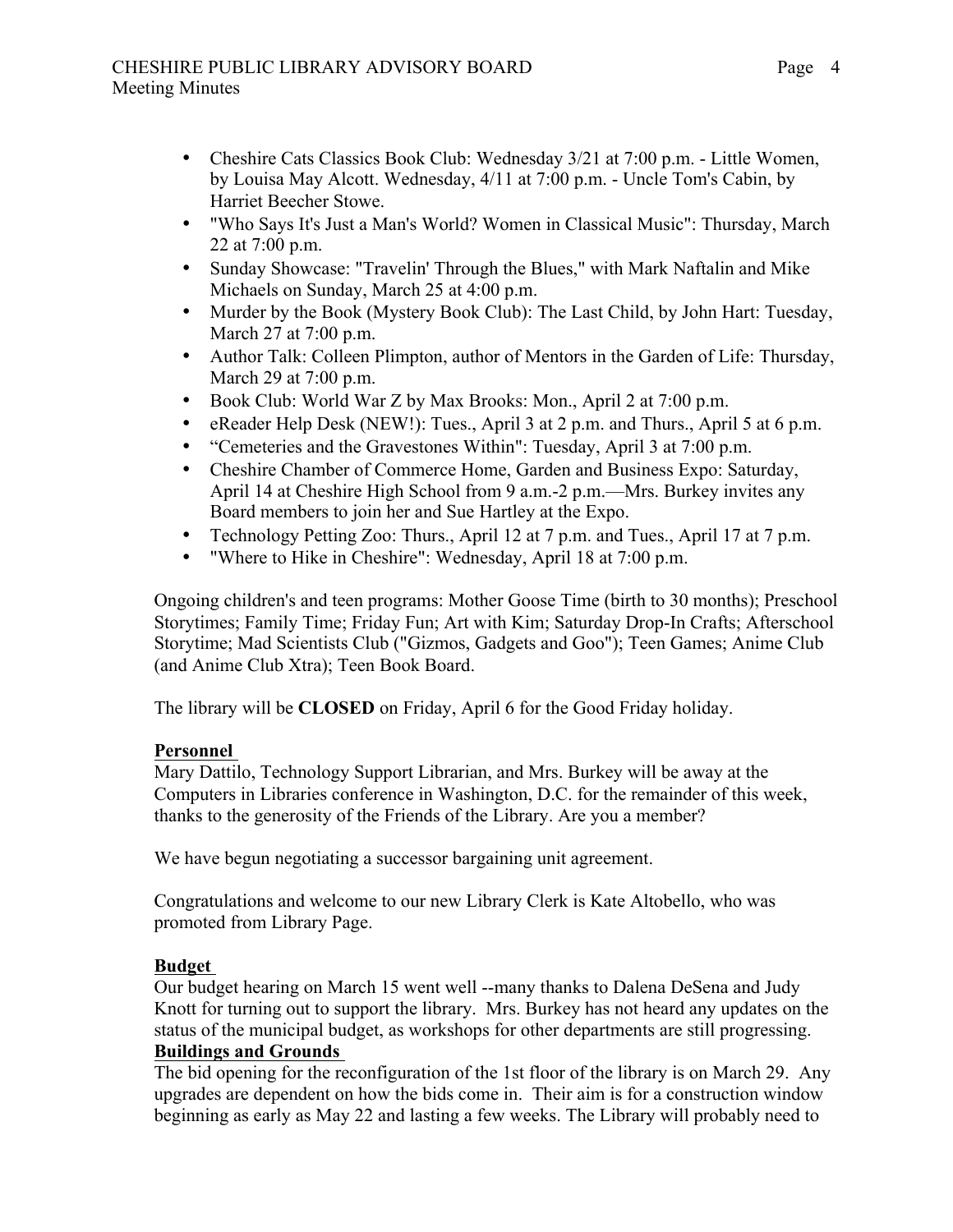close for 2-3 days while the stacks in the lobby are moved. Mr. Wilson recommended "over-communicating" the closing dates as soon as possible.

#### **Policies and Planning**

Eight people have completed the first electronic survey as part of our strategic plan renewal process. On April 23 at 6:00, the library board's Strategic Planning Committee will meet to discuss the survey results to date, and plan the next steps in the process.

#### **Other/Meetings**

Mrs. Burkey attended a monthly meeting with Town Manager; a Library Managers meeting; a meeting with staff from Apex Technology Group to discuss future library I.T. projects; a Town Dept. Heads meeting; a Library Connection, Inc. Finance Committee meeting; Library Clerk interviews; a Public Works informational meeting; an OverDrive (downloadable library materials) web meeting; a meeting with the Personnel Director regarding contract issues; a meeting with library union reps; a Chamber of Commerce St. Patrick's Day luncheon; a meeting with the library moving company to go over the furniture plan for the reconfiguration; a budget workshop with the Town Council; a meeting with the Town's labor lawyer; and a union contract negotiations meeting.

The Library staff is making a Library Cookbook as a fundraiser to purchase new staff furniture. Each Library Board member is invited to submit up to 4 recipes for inclusion in the cookbook.

#### IX. **Unfinished Business**

The Board Nominating committee (Mrs. Nankin and Mrs. Hostage) put forth the following slate of officers for the Library Board:

Chair: Carol DiPietro Vice Chair: Craig Wilson Corresponding Secretary: Judy Knott Treasurer: Kathy Nankin

Mr. Wilson asked if there were any other names to be considered for the slate. No other names were offered.

 MOTION to accept the slate as proposed was made by Dalena DeSena and SECONDED by Joy Hostage. Unanimous.